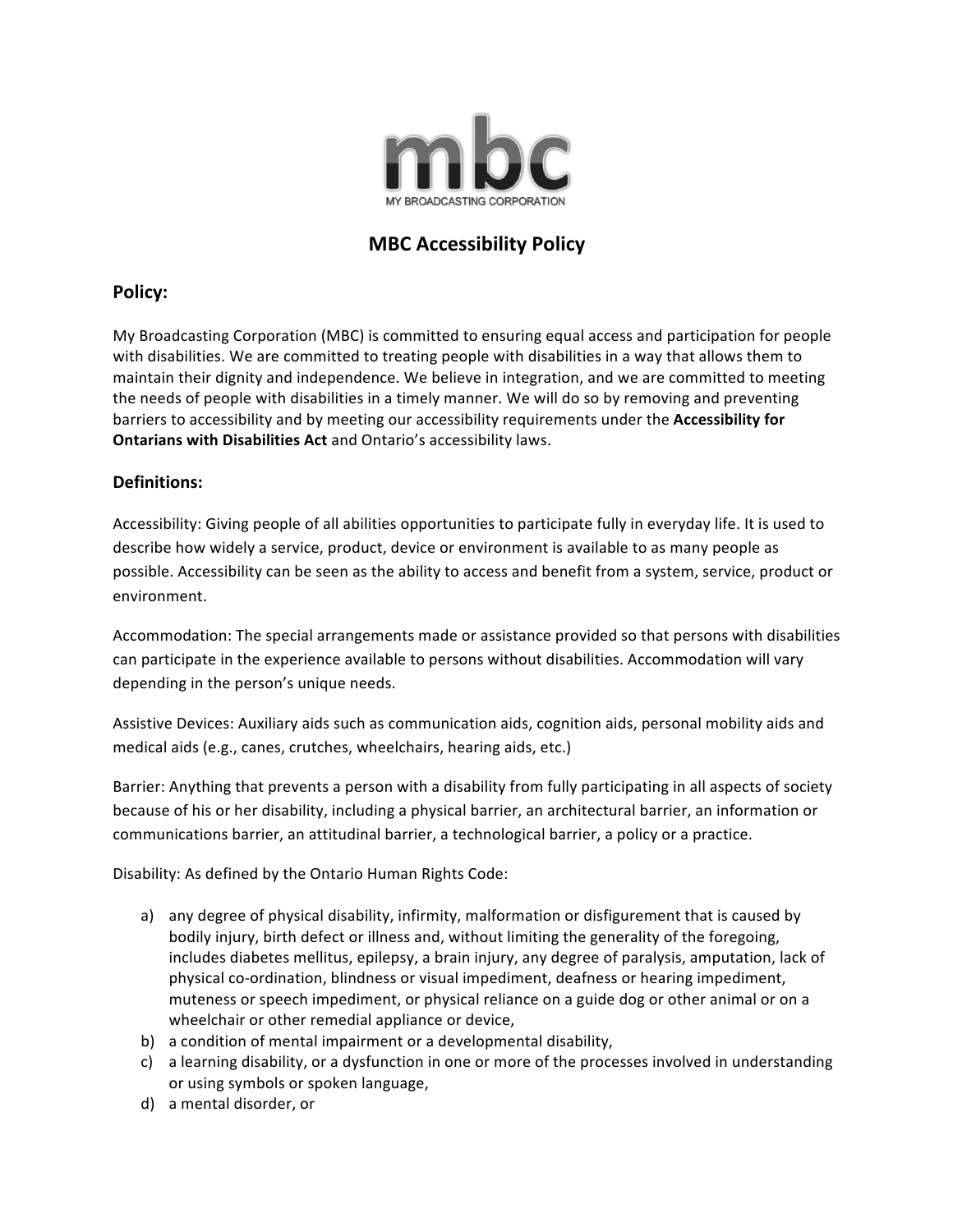e) an injury or disability for which benefits were claimed or received under the insurance plan established under the Workplace Safety and Insurance Act, 1997.

Service Animals: are animals individually trained to do work or perform tasks for the benefit of a person with a disability.

Support Persons: are any persons, whether a paid professional, volunteer, family member, or friend, who accompany a person with a disability in order to help with communications, personal care or medical needs, or with access to goods or services.

Redeployment: the reassignment of employees to other departments or jobs as an alternative to layoff when a particular job or department has been eliminated by the organization.

## **Associated Policies**

### **Customer Service Policy**

Our commitment in fulfilling our mission is to strive at all times to provide our goods and services in a way that respects the dignity and independence of people with disabilities. We are also committed to giving people of disabilities the same opportunity to access our goods and services and allowing them to benefit from the same services, in a similar way as other customers.

Reasonable efforts will be made to ensure that:

- a) Persons with disabilities are provided equal opportunity to obtain, use and benefit from MBC's goods and services:
- b) Goods and services are provided in a manner that respects the dignity and independence or persons with disabilities;
- c) The goods and services provided to persons with disabilities are integrated with the provision to others unless an alternative measure is necessary to allow a person with a disability to benefit; the alternative measure may be temporary or permanent;
- d) Communications with a person with a disability are conducted in a manner that takes the person's disability into account;
- e) Persons with disabilities may use assistive devices, service animals and support persons as is necessary to access any MBC good/services unless superseded by other legislation.

#### **Purpose:**

This section of the policy and its procedures address the accessibility requirements of regulation 429/07 Accessibility Standards for Customer Service under the Accessibility for Ontarians with Disabilities Act.

#### **Scope:**

The customer service policy applies to all MBC employees, customers, volunteers, and visitors in all facilities of MBC in Ontario.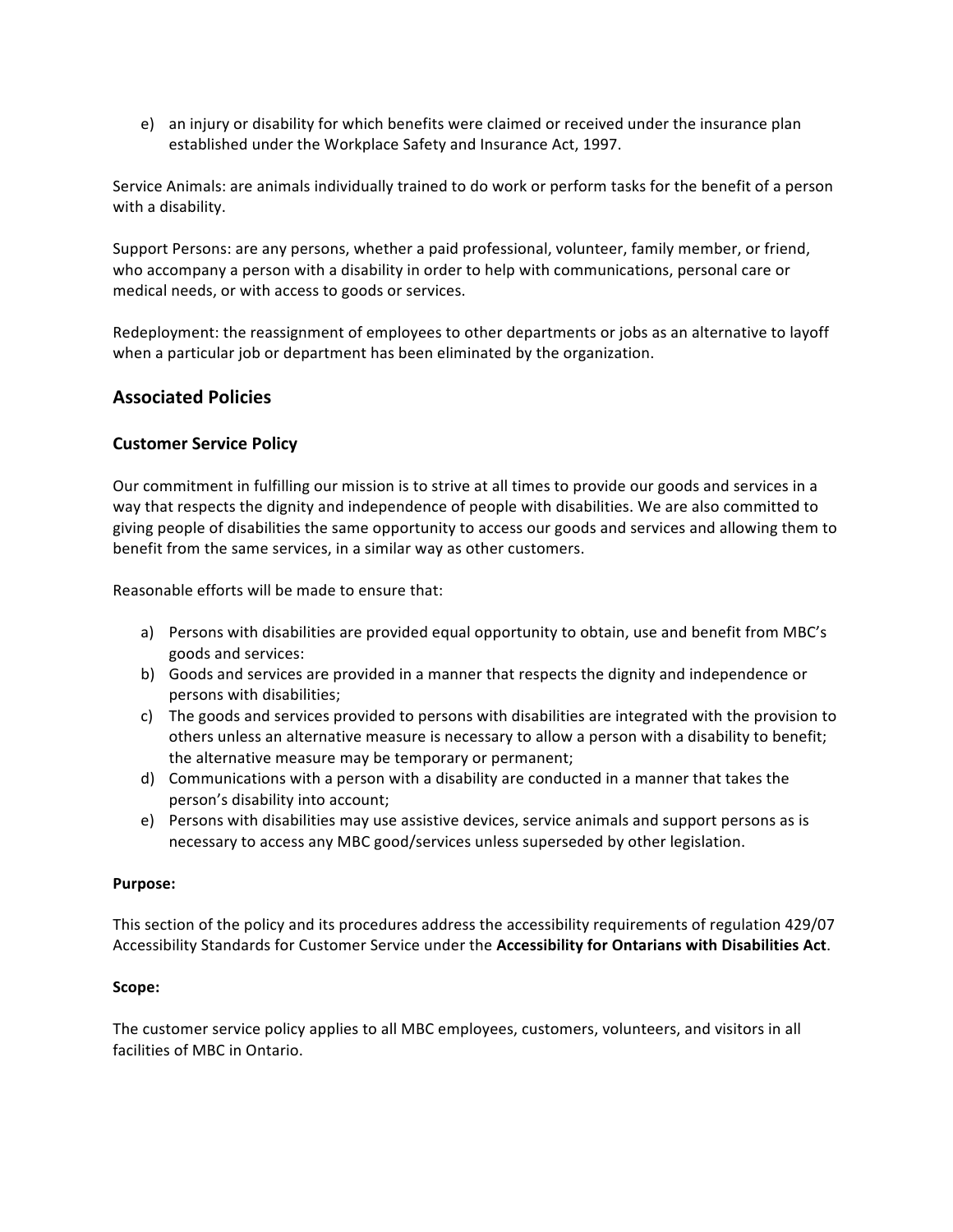### **Responsibility:**

It is the responsibly of the general managers and/or immediate supervisors and/or department coordinators to ensure that all employees follow the guidelines set out in this policy. Each general manager and/or immediate supervisor and/or department head is responsible to ensure all employees are trained under Accessibility Standards for Customer Service and this policy, practises and procedures.

#### **Procedures:**

MBC is committed to excellence in serving all clients and listeners including people with disabilities and we will carry out our functions and responsibilities in the following areas:

### **Communication:**

- a) We will communicate with people with disabilities in ways that take into account their disability.
- b) We will train all staff and volunteers on how to interact and communicate with people with various types of disabilities.

### **Telephone services:**

- a) We are committed to providing fully accessible telephone service to our customers. We will train staff to communicate with customer over the telephone in clear and plain language and to speak clearly and slowly.
- b) Currently we are able to offer to communicate with customers by email if telephone communication is not suitable to their communication needs or is not available.

#### **Assistive devices:**

- a) We are committed to serving people with disabilities who use assistive devices to obtain, use or benefit from our goods and services. We will ensure that our staff is trained and familiar with various assistive devices that may be used by customers with disabilities while accessing our goods and services.
- b) We will ensure that staff knows how to use the assistive devices available at each individual location.

#### **Billing:**

- a) We are committed to providing accessible invoices to all of our customers. For this reason, invoices will be provided in the following formats upon request: hard copy, large print, and email.
- b) We will answer any questions customers may have about the content of the invoice in person, by telephone or email.

#### **Documentation:**

All published documents can be made available in hard copy, large print and email if requested.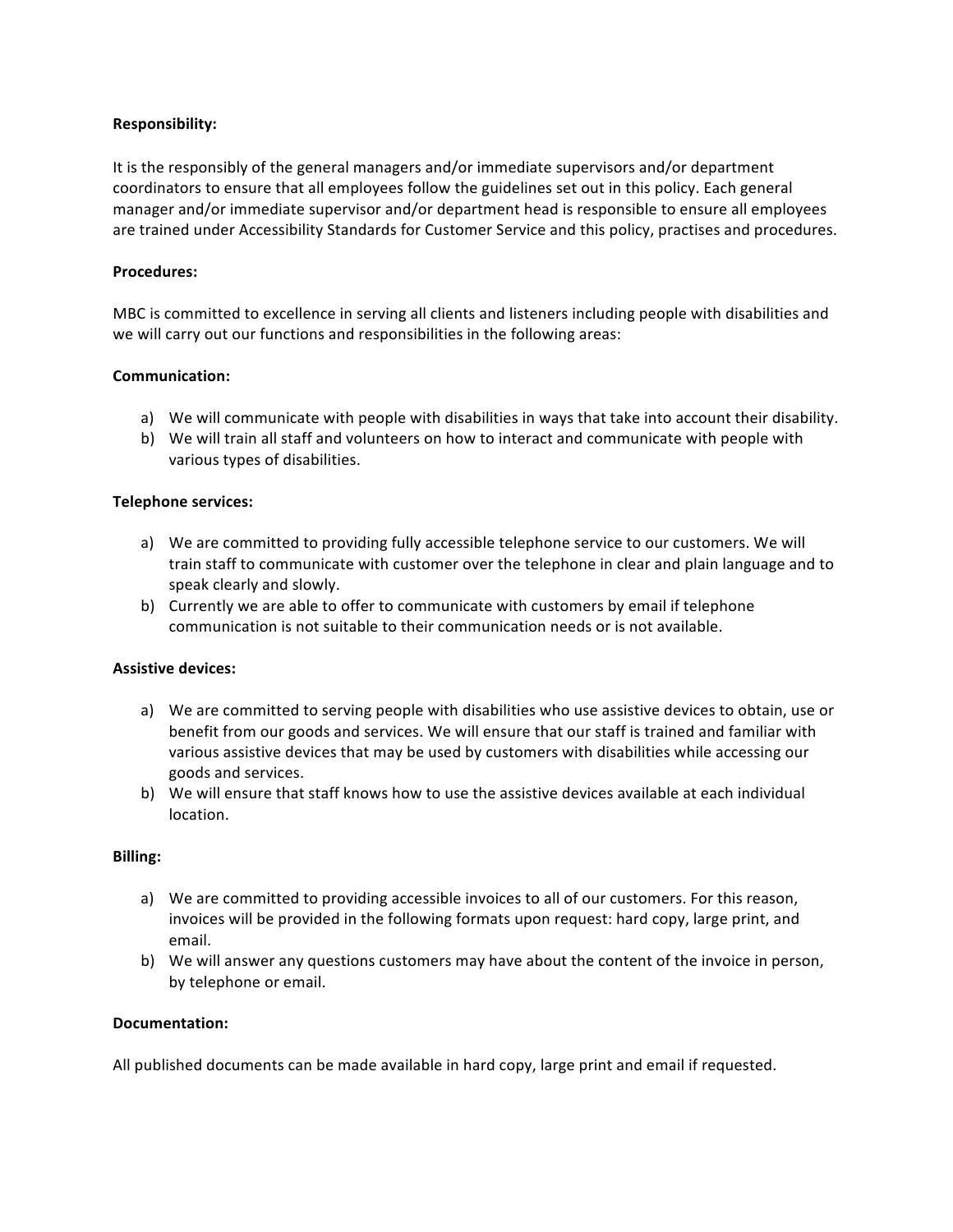#### Use of service animals and support persons:

- a) We are committed to welcoming people with disabilities who are accompanied by a service animal on the parts of our premises that are open to the public and other third parties.
- b) We will also ensure that all staff and volunteers are properly trained in how to interact with people with disabilities who are accompanied by a service animal.
- c) We are committed to welcoming people with disabilities who are accompanied by a support person. Any person with a disability who is accompanied by a support person will be allowed to enter MBC's premises with his or her support person. At no time with a person with a disability who is accompanied by a support person be prevented from having access to his or her support person while on our premises.

### **Notice of temporary disruption:**

- a) MBC will provide customers with notice in the event of a planned or unexpected disruption in the facilities or services usually used by people with disabilities. This notice will include information about the reason for the disruption, its anticipated duration and a description of alternative facilities or services, if available.
- b) A notice of disruption will be placed in a conspicuous area and/or communicated by any method deemed to be reasonable under the circumstance.

### **Training for staff:**

- a) MBC will provide training to ALL employees and volunteers, as well as those involved in the development of corporate policies, practices and procedures.
- b) Training for new employees will be provided within the first 3 month of employment as part of MBC's 90 Day Training Plan. Ongoing training will be provided to all staff with respect to any changes to MBC's policies, practices and procedures.
- c) MBC will ensure that the employees of any third parties acting on their behalf have received training on serving customers with disabilities.
- d) Training will include the following:
	- The purpose of the Accessibility for Ontarians with Disabilities Act and the requirements of the customer service standard
	- How to interact and communicate with people with various types of disabilities
	- How to interact with people with disabilities who use an assistive device or require the assistance of a service animal or a support person.
	- How to use any assistive devices available on MBC premises.
	- What to do if a person with a disability is having difficulty in accessing MBC's goods and services.
	- MBC policy, practice and procedures relating to the Customer Service Policy.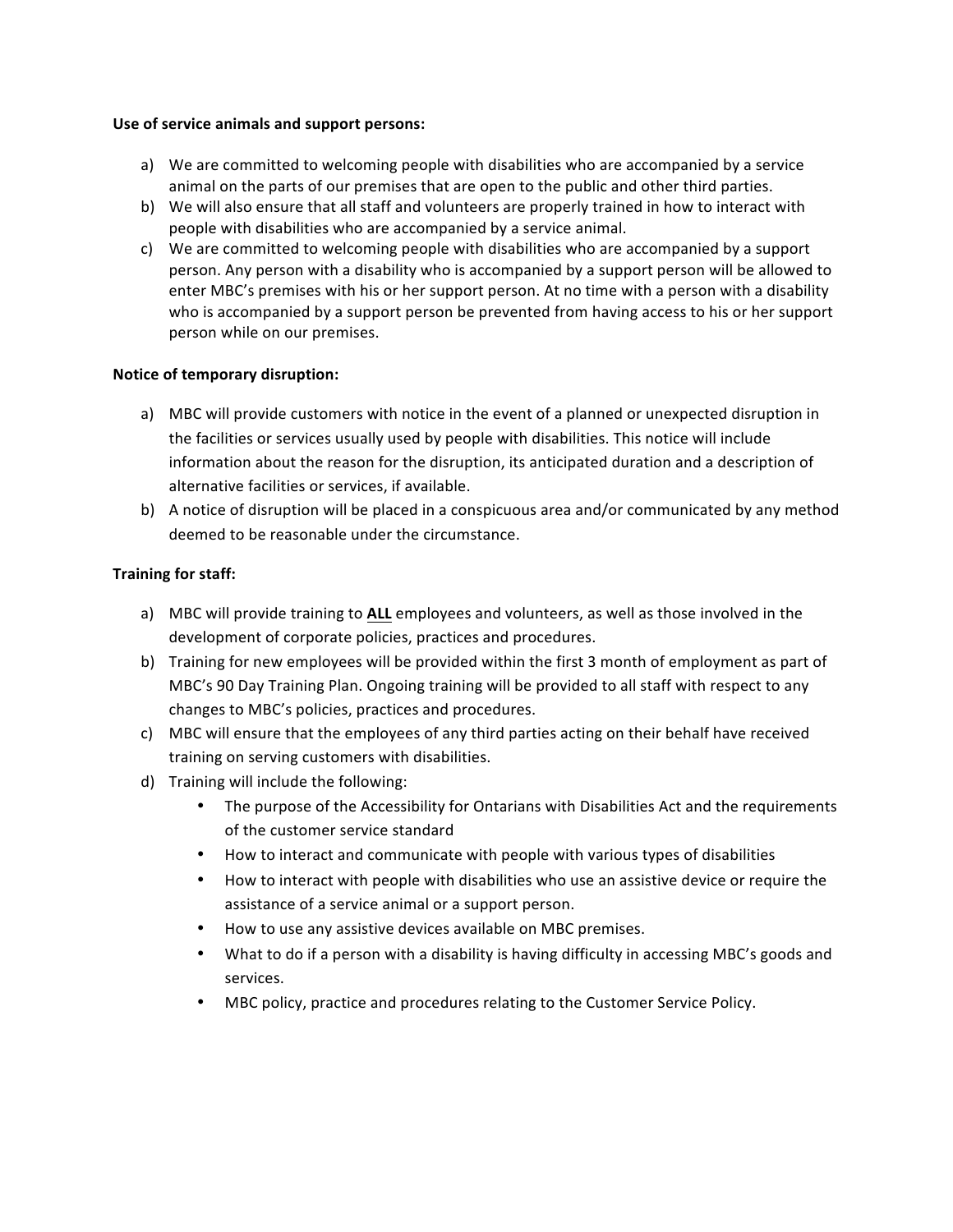### **Feedback process:**

- a. MBC's ultimate goal is to meet and surpass client and listener expectations while serving people with disabilities. Comments on our services regarding how well those expectations are being met are welcome and appreciated.
- b. MBC offers many methods of submitting feedback. Our methods of receiving feedback and our MBC Accessibility Feedback Form can be located under Accessibility at www.mybroadcastingcorp.com. Customers can expect to hear back in 5 business days of MBC receiving feedback.
- c. Upon receipt, the Administration Director will investigate the matter with the appropriate personnel and provide a written response within thirty (30) days.

### **Modification to this or other policies:**

- a. We are committed to developing customer service policies that respect and promote the dignity and independence of people with disabilities. Therefore, no changes will be made to this policy before considering the impact on people with disabilities.
- b. Any policy of MBC that does not respect and promote the dignity and independence of people with disabilities will be modified or removed.

### **Questions about this policy:**

- a. This policy exists to achieve service excellence to customers with disabilities. If anyone has a question about the policy, or if the purpose of the policy is not understood, an explanation should be provided by, or referred to the Administration Director of MBC.
- b. A copy of this policy is available upon request by contacting the Administration Director. In addition, a copy of this policy is available on the company's website at www.mybroadcastingcorp.com.
- c. This is available in alternative formats upon request.

### **Record Keeping:**

MBC will maintain accurate record of training delivered to our staff and volunteers and make these records available for inspection as may be required.

### **Built Environment Policy**

#### **Purpose:**

This section of the policy and its procedures address the built environment standard under the **Accessibility for Ontarians with Disabilities Act.** 

#### **Scope:**

The Built Environment Policy applies to all premises owned or occupied by MBC.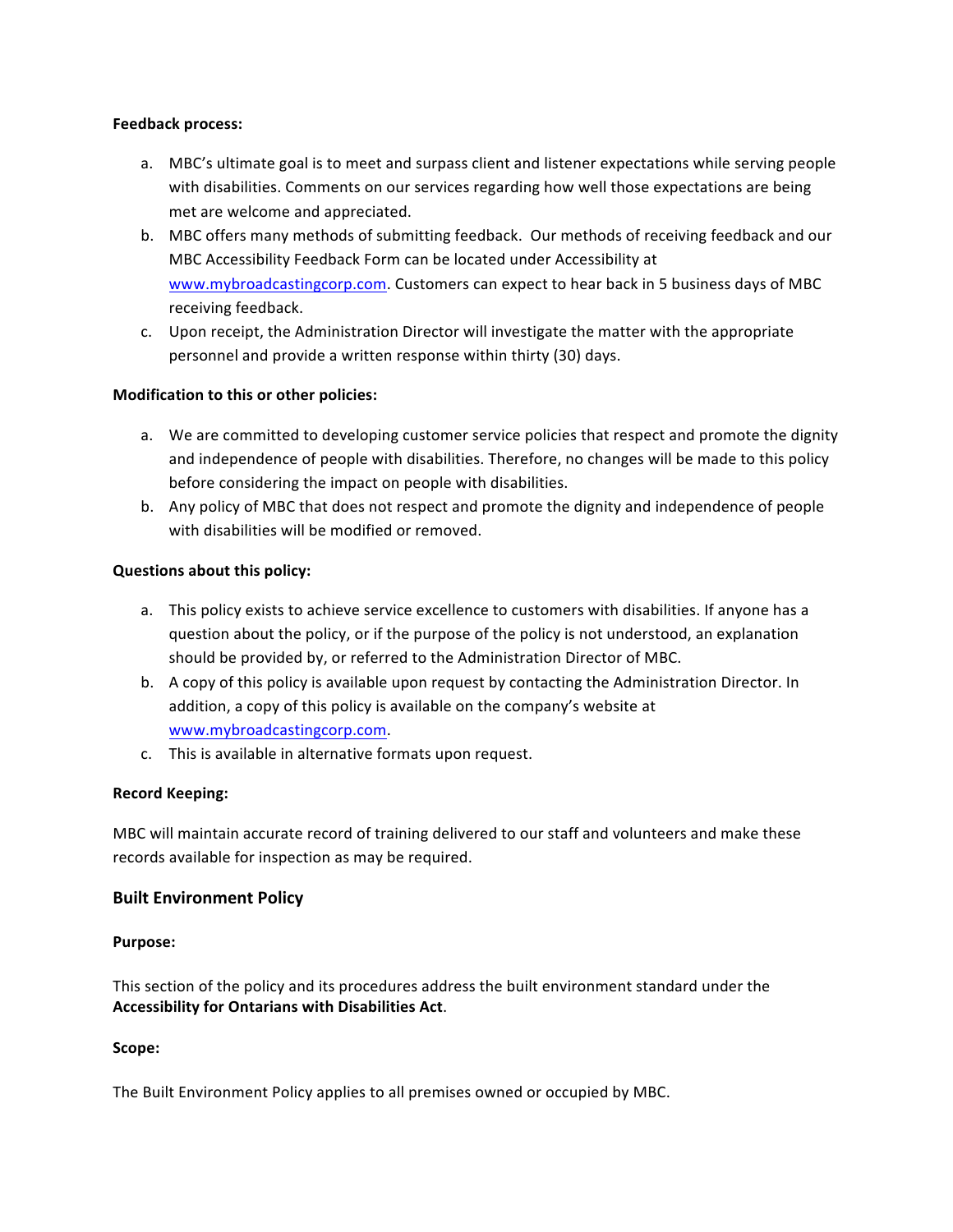### **Procedures:**

MBC will meet the Accessibility Standards for Built Environment when building or making major modifications to public spaces, including:

- Sidewalks, ramps, stairs, curb ramps, etc.
- Accessible off street parking
- Service counters and waiting areas

### **Information and Communication Policy**

#### **Purpose:**

This section of the policy and its procedures address the information and communications standards under the **Accessibility for Ontarians with Disabilities Act.** 

#### **Scope:**

The Information and Communication Policy applies to all MBC employees, customers, volunteers, applicants for employment, visitors in all facilities of MBC in Ontario, contractors and subcontractors engaged by MBC, and any other third party providing good, services or facilities on MBC's behalf.

#### **Responsibility**:

All employees, volunteers, contractors and subcontractors, and any other person acting on behalf of MBC and persons involved in the creation of MBC's policies are responsible for adhering to and following the commitments set out in this policy.

#### **Procedures:**

#### **Multi-Year Accessibility Plan**

MBC will work to improve accessibility in information and communication systems by developing a multi-year accessibility plan. The plan will be posted on the company website. It will be provided in alternative formats upon request. The plan will be reviewed and updated at least once every five years.

#### **Emergency Response Procedures, Plans and Public Safety Information**

MBC will ensure that its emergency response procedures, plans or public safety information is in place as required by law; and that these plans consider the needs of persons with disabilities and are available in an accessible format.

#### **Accessible Websites and Web Content**

MBC will ensure that it has an accessible website and web content in place, and that all new Internet and intranet websites and the web content on those sites will conform to Level AA of Version 2 of the Web Content Accessibility Guidelines.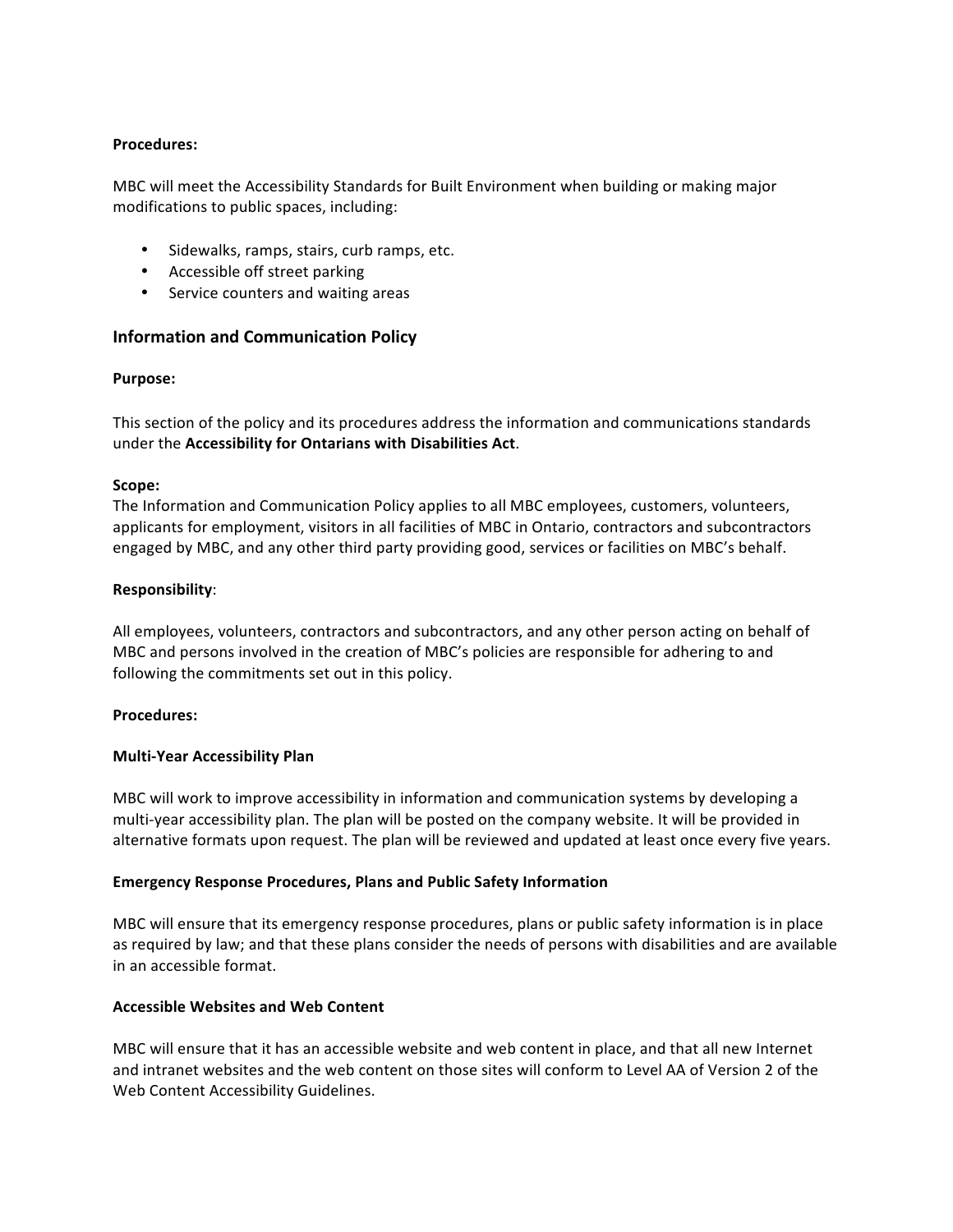### **Accessible Formats and Communication Supports**

Upon request, and in a timely manner, MBC will provide and arrange for the provision of accessible formats and communication supports for persons with disabilities.

MBC will not charge for the distribution of accessible formats and communication supports.

MBC will consult persons with disabilities as to what would be a suitable alternative format or communications support for them.

### **Employment Policy**

MBC is committed to ensuring that people with disabilities have the same opportunity of access to employment opportunities and related services as do all prospective employees and employees.

MBC is committed to meeting the accessibility needs of people with disabilities, in a timely manner, in its human resources practises, processes, policies and procedures and employment related services.

#### **Scope:**

This policy applies to all applicants, prospective employees and employees and all facilities of MBC in Ontario. It does not apply to volunteers and other non-paid employees.

#### **Responsibility:**

It is the responsibility of the managers, immediate supervisors and department heads to ensure that all employees follow the guidelines set out in this policy.

Management staff and other staff who have responsibility for recruiting, hiring and employee selection and/or supervise work of employees of MBC will ensure that the provisions in this policy are implemented. 

#### **Procedures:**

#### **Recruitment, assessment and selection process**

MBC will ensure that in its recruitment practises the public is made aware that it will provide accommodation for applicants with disabilities in its recruitment, assessment and selection process.

Employees of MBC will be made aware that the company provides accommodation for applicants with disabilities in its recruitment, assessment and section process.

When MBC selects job applicants for a job selection process, it will make applicants aware that, upon request, they have access to accommodation in relation to material and processes that will be used for applicant selection and that take into account their accessibility needs due to disability.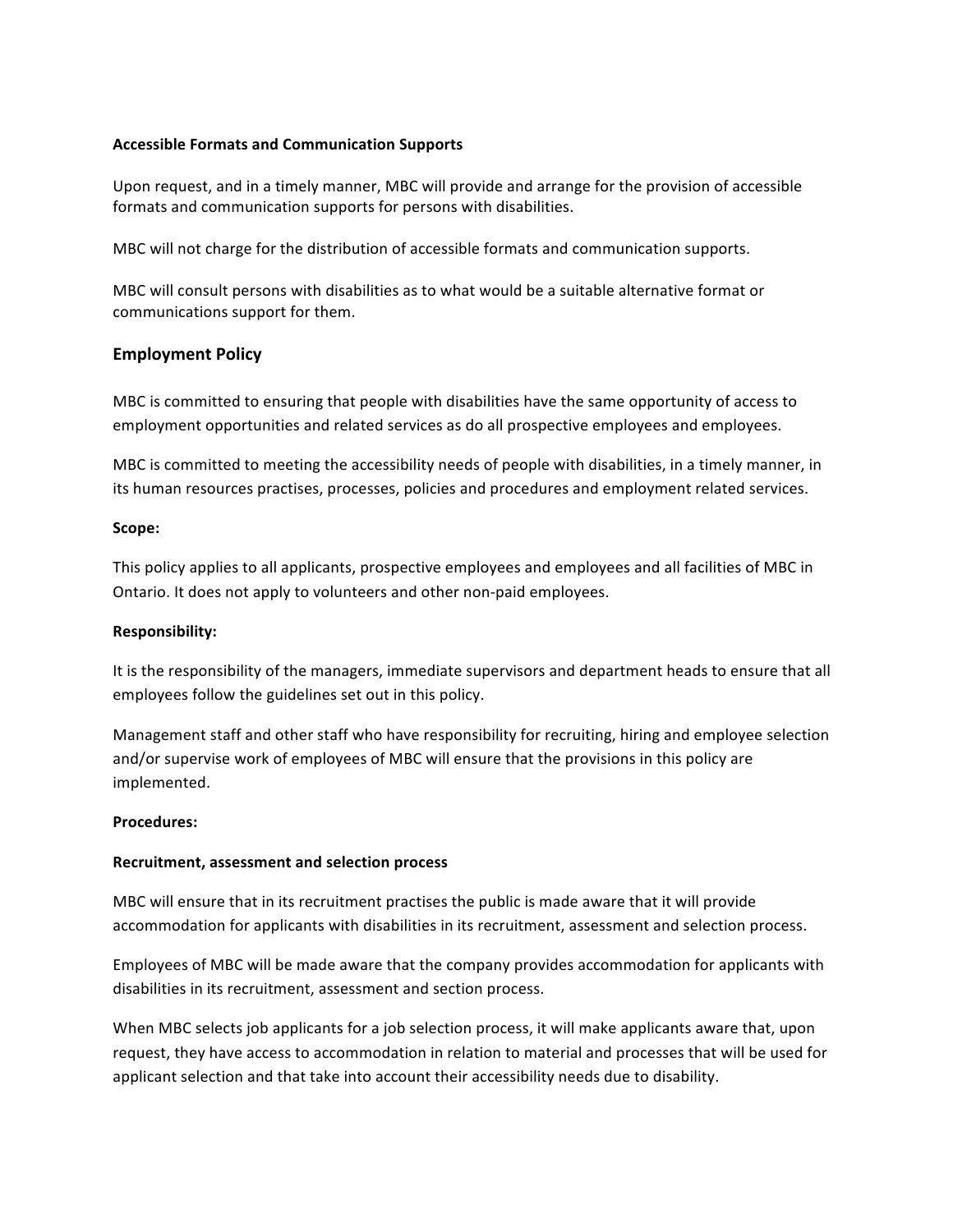When MBC makes an offer of employment, it will notify the success applicant of its policy of accommodating employees with disabilities.

### **Supports for employees**

MBC will inform employees of its policy of supporting employees with disabilities and procedures that provide for job accommodations.

MBC will make this information available as soon as practicable to new employees and will provide updated information as policies are revised.

### **Accessible formats and communication supports**

Where an employee with a disability requests, MBC will consult with the employee to provide or arrange for accessible formats and communication supports in relation to information that is generally available to employees in the workplace and that the employee needs to perform his or her job.

In determining the suitability of an accessible format or communication, MBC will consult with the employee. 

### **Individualized Workplace Emergency Response Plans**

MBC will ensure that individualized workplace emergency response information is provided to employees who have a disability, provided the disability is such that individualized information is necessary and the organization has been made aware of the need for accommodation due to the disability. Employees are to fill out an Individualized Emergency Response Plan Consent Form and submit to their manager or Marg Tubman, Administration Director. MBC will provide the necessary information as soon as practicable after becoming aware of the need for accommodation.

If an employee who receives individualized workplace emergency response information requires assistance, MBC will, with the consent of the employee, provide such information to the person designated to provide assistance to the employee.

A finalized Emergency Response Plan Agreement will be presented to the employee and all participants involved are to sign off with their approval.

MBC will review individualized workplace emergency response information when;

- The employee moves to a different location or starts working on a different shift in the company
- The employee's overall accommodation needs or plans are reviewed or changed
- The company reviews its general emergency response procedures
- Changes in building structure or staff takes place that would affect the response plan

#### **Individual Accommodation Plans**

Please see MBC's Workplace Accommodation Policy and Procedures. This policy and set of procedures supports the development of individual accommodation plans for employees with accessibility needs.